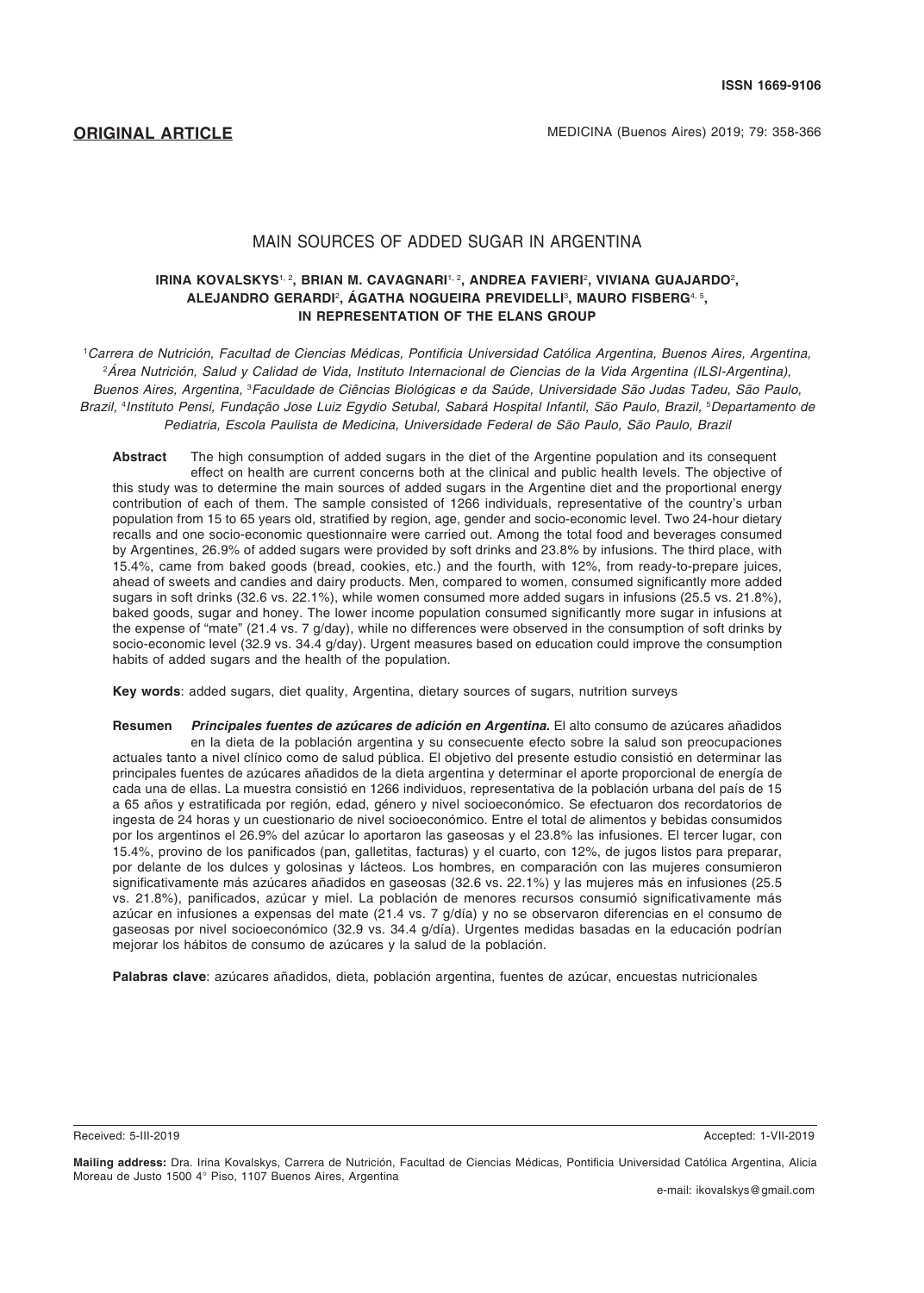An adequate energy balance is crucial for maintaining a healthy body weight and, consequently, for decreasing the risk associated with obesity and cardio-metabolic diseases. In this context, free sugars contribute to the increase in the total energy density of the diet, promoting a positive balance<sup>1, 2</sup>. However, a high sugar consumption is also associated with a lower diet quality and an increased risk in chronic non-communicable diseases $3$ and dental caries<sup>4</sup>.

The World Health Organization (WHO) defines "free sugars" as those monosaccharides and disaccharides added to food by manufacturers, cooks or consumers and sugars naturally present in honey, syrups, fruit juices and fruit juice concentrates. On the other hand, intrinsic sugars are those found in fresh whole fruits and vegetables<sup>5</sup>.

Due to its health effects, the WHO recommends decreasing free sugar consumption to less than 10% of the total energy intake (strong recommendation), suggesting an additional reduction in free sugars below 5% of the total energy intake as a conditional recommendation<sup>5</sup>.

Within a single population, there are marked differences in the free sugars' intake –derived from the different food sources– according to age and socioeconomic and educational status. These differences among distinct population segments are clearly represented in a recently published article with data from Argentina, one of the countries with the highest consumption of free sugars in the region, widely exceeding the current recommendations with a mean of 16.4% of the total energy intake<sup>6</sup>. The results showed that, in Argentina, men consume more total and free sugars in absolute terms, while women consume a higher percentage of their energy as sugars. Sugar consumption decreases with age, being adolescents the greatest consumers of free sugars and older adults the greatest consumers of intrinsic sugars. Moreover, the study informed that free sugar intake is inversely proportional to the population's socioeconomic (SEL) and educational level and identified two regions of the country (Patagonia and Northwest) with a considerably higher sugar consumption<sup>7</sup>.

It is essential to have updated information on the main dietary sugar sources to design and implement effective measures that will reduce free sugars' consumption at a population level. This would also allow to take specific educational actions for each population subgroup, taking the different social status into consideration. The main objective of this study was to describe the different sources of added sugars consumed by the Argentine population, according to the data from the Argentine Study on Nutrition and Health (EANS, in Spanish).

The secondary objectives of this study were: -To examine the different sugar sources in relation to age, gender, SEL and country region; -To determine the specific weight of each one of the foods/groups of foods in the total energy consumption (% TE).

# **Materials and methods**

The Argentine Study on Nutrition and Health (EANS) corresponds to the Argentine chapter of the Latin American Study on Nutrition and Health (ELANS, in Spanish). The ELANS has been approved by the *Western Institutional*  Review Board (#20140605) and registered at *Clinical*  Trials (#NCT02226627). The EANS has added the approval of the Ethic Committee of the Argentine Medical Association as a local approval of the international study. All individuals participating in the study completed an informed consent prior to their participation and a consent plus assent for cases from 15.0 to 17.9 years old.

The Argentine sample has been calculated in 1200 individuals to be representative of the population by age, gender, socioeconomic level (SEL) and country region. The general design of the study corresponds to a complex, multistage, cluster stratified (cities or cluster of cities), randomized sampling<sup>8</sup>. The used sampling frame privileges the available and official demographic information from the National Institute of Statistics and Censuses of Argentina (INDEC, in Spanish)<sup>9</sup>. The final sample was weighed based on the available information from the 2010 Population Census and from the 2015 Homes' Permanent Survey<sup>10</sup>, and finally adjusted for a population projection for 2015. The final sample was constituted by 1266 individuals, representative of an urban population, stratified into 4 age groups (15-19, 20-34, 35-49 and 50-65 years old), by gender (female and male) and socioeconomic level (high, medium and low). For the SEL assessment, the questionnaire proposed by the AAM-SAIMO-CEIM Institutional Link Commission was used. The SEL categories thus obtained were regrouped into those used for the sample stratification according to the following equivalence: categories D1 and D2 as low, C2 and C3 as medium, and C1 and AB as high<sup>11</sup>. All the country regions were represented in the study sample: Pampa, Patagonia or South region, "Cuyo", Northeast (NEA), Northwest (NWA) and Metropolitan Area of Buenos Aires (AMBA, in Spanish). All persons that were randomly invited to participate in the study and signed the informed consent were included. Those individuals that did not sign the consent, that were not in healthy physical or mental conditions to answer the questions for themselves or had a health condition that would acutely or chronically compromise their nutritional status or intake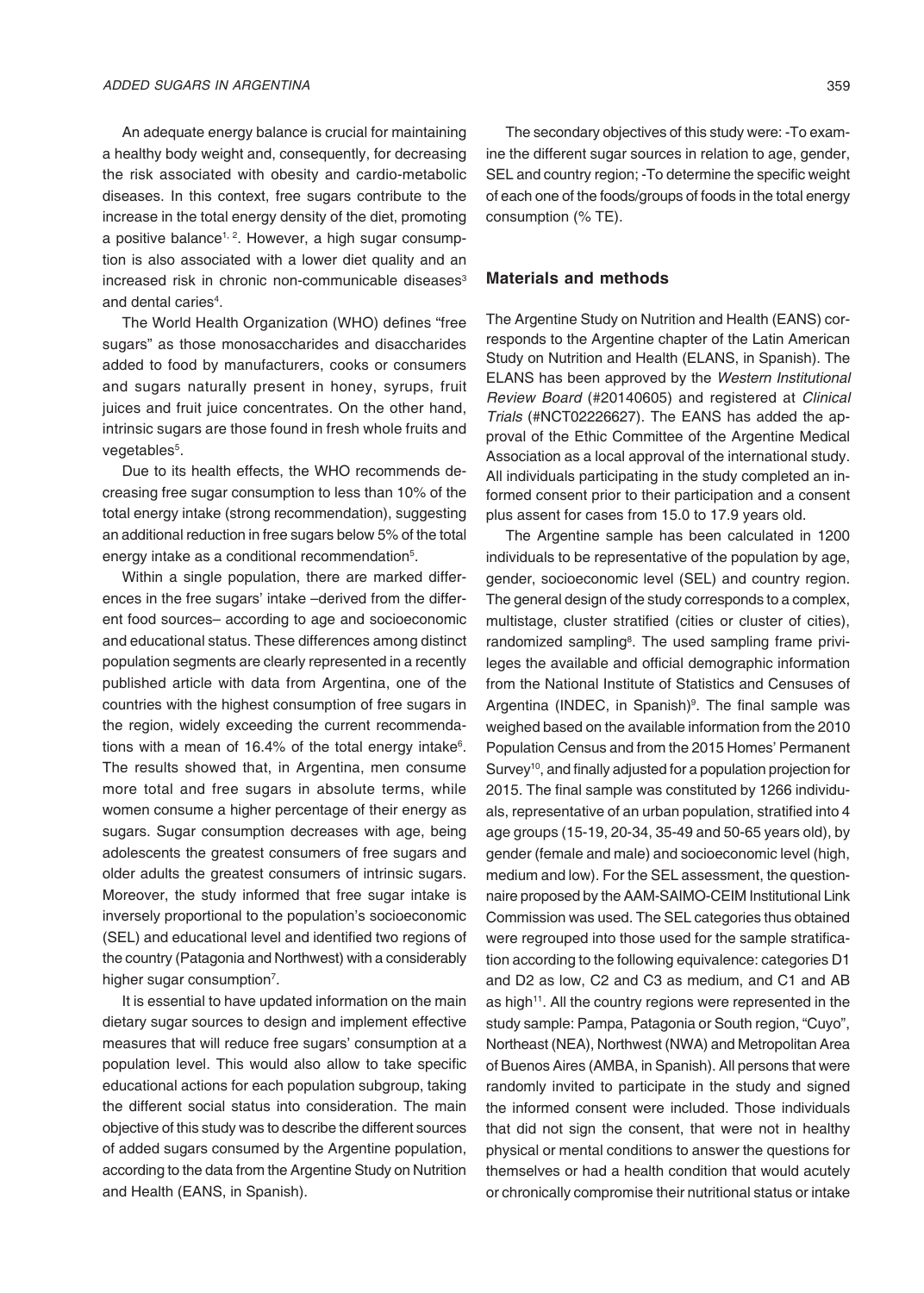were excluded. Neither pregnant nor nursing women up to 6 months after postpartum were part of this study.

For the intake determination, participants completed two 24-hour dietary recalls (R24) in non-consecutive days (3-5 days), with a standardized intake collection technique (Multiple-Pass Method)<sup>12</sup>. The intake collection interview was done at home, in person, and was carried out by an interviewer trained for that purpose. Supporting materials (e.g. visual guide of portions and measurements specifically designed for local foods and local utensils)<sup>13</sup> were used to allow the determination of the food portions with higher precision.

The intake information obtained was loaded into the *NDSR* software, Nutrition Data System for Research software, version 2013 (NDS-R, Minnesota University, MN, USA), through which the composition of energy, macro and micronutrients of the total foods and beverages was obtained, as well as the information on the total sugars added to foods and beverages, both homemade and industrialized. The complete information on the methodology of the intake evaluation and standardization of the study can be found in Kovalskys et al<sup>14</sup>. The preparations or recipes that were not included in the program's database were loaded based on their ingredients. Specifically, for Argentine foods, 638 foods and 195 local recipes were standardized.

In the NDSR, the information on added sugar was captured and analyzed through the composition of sugars and syrups added to the food during homemade preparation or industrial processing [sugar in all its forms (saccharose), honey, molasses or syrups (high-fructose corn syrup or others), fructose, glucose (dextrose), lactose, etc.], excluding mono and disaccharides constituting the natural food structure, as lactose in milk or fructose in fruits.

In order to analyze the contribution of added sugars to foods, two methods that provide complementary information were used: 1- The method proposed by Block et al.<sup>15</sup>, which emerges from the relationship between total added sugars (provided by a specific food) and the added sugars provided by the total of foods, while also considering the characteristics of the population sample. The result obtained from such methodology is the proportion of sugars provided by a food or group of foods over the total sugar consumed by the whole. The methodology proposed by Block et al. does not allow to make an individual estimate and, consequently, makes the comparative analysis according to the characteristics of the population not possible. For this reason, it was complemented by the second model of analysis.

2- The contribution of the individual mean percentage complements the population information with the proportion of sugar provided by a certain food in the individual consumption. In summary, the sugar proportion of a given food [e.g. "dulce de leche" (caramelized milk)] in relation to the total foods consumed that provide sugar, averaged between both recalls and, afterwards, for all the individuals, is the percentage of mean individual contribution. The intake information obtained was analyzed by gender (female and male), age groups (15-19, 20-34, 35-49 and 50-65 years old), SEL and country region.

ANOVA was used for comparisons among groups. It should be noted that the mean distribution in added sugar consumption did not follow a normal distribution. Thus, the analysis has been complemented with non-parametric tests (Mann-Whitney U-test). Moreover, weighing (sample weights) and adjustment by groups and strata of the complex sampling design were incorporated. Data were analyzed using the SPSS package version 20 for Windows, SPSS, Inc., Chicago, IL, USA. Results were considered significant when  $p < 0.05$ .

#### **Results**

A description of the study population can be observed in Table 1.

Table 2 shows the groups of foods and beverages that are the main sources of added sugars in the Argentine population, as well as their energy contribution expressed as a percentage of the total energy and of the energy coming from sugars.

Soft drinks contribute the highest amount of added sugars, mainly among men, who show a mean consumption of  $42.7 \pm 51.2$  g, compared with  $22.3 \pm 35.8$  g consumed by women.

The second group of foods/beverages as source of added sugars is constituted by infusions with added sugar (coffee, tea or "mate"), in which no significant differences are observed in relation to gender:  $22.0 \pm 29.2$  g for men and 22.6  $\pm$  36.7 g for women. Within this group, "mate" constitutes the highest consumption (16.8  $\pm$  28.3 g for men and  $18.6 \pm 35.9$  g for women), again showing no significant differences by gender.

The third group in importance as a source of added sugars is that of the whole bakery goods, (French bread, croissants, cookies, biscuits etc.) with a consumption of 10.3  $\pm$  14.2 g for men and 9.8  $\pm$  12.7 g for women. These differences in gender are not significant either. It is important to point out that cookies, biscuits and crackers account for half of the contribution of added sugars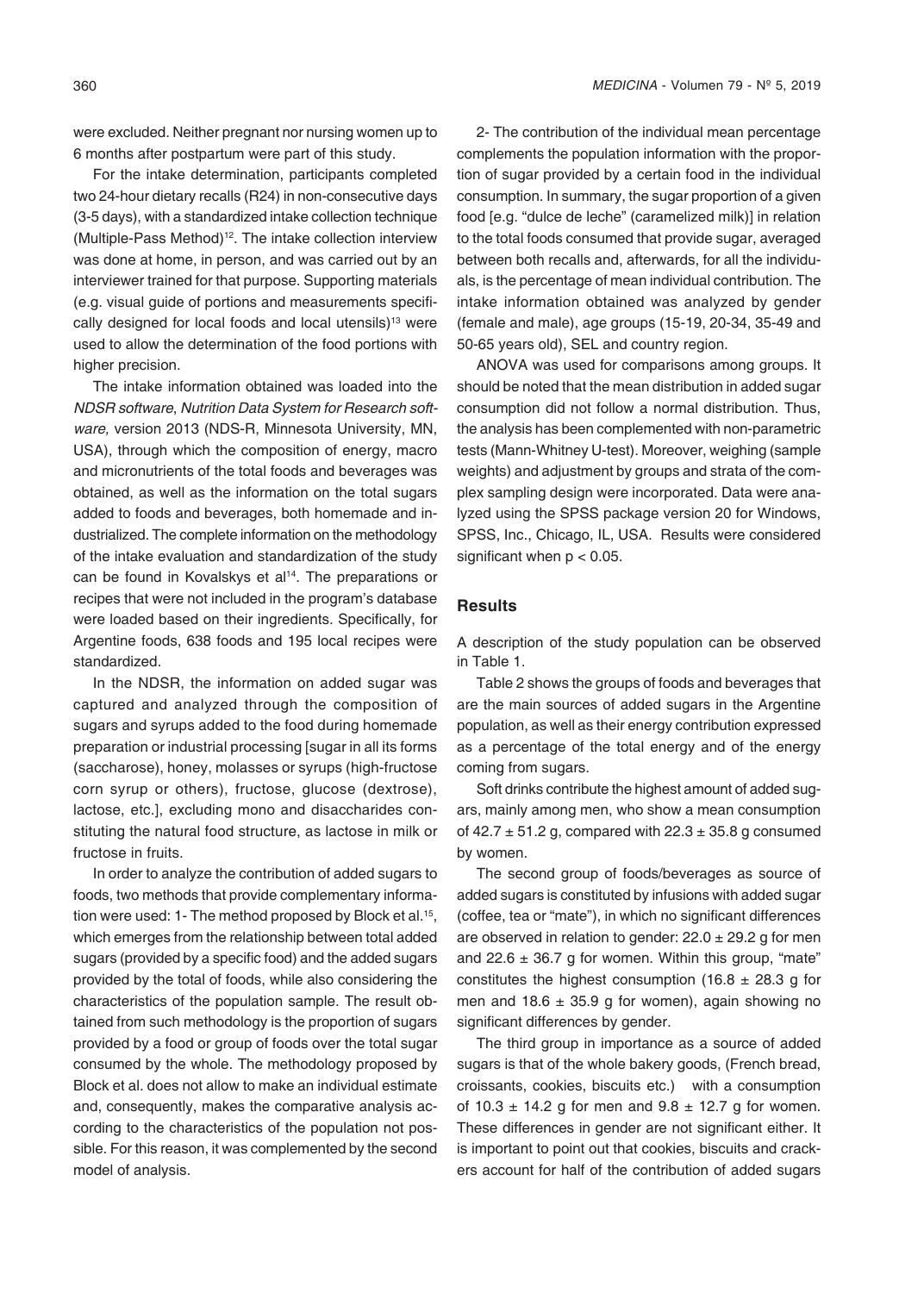| Sample composition               |                   | $N = 1266$ |
|----------------------------------|-------------------|------------|
| Gender <sup>1</sup>              | Male              | 573 (45.3) |
|                                  | Female            | 693 (54.7) |
| Socioeconomic level <sup>1</sup> | High              | 65 (5.1)   |
|                                  | Middle            | 585 (46.2) |
|                                  | Low               | 616 (48.7) |
| Age ranges <sup>1</sup>          | 15-19 years old   | 152 (12.1) |
|                                  | 20-34 years old   | 446 (35.2) |
|                                  | 35-49 years old   | 379 (29.9) |
|                                  | 50-65 years old   | 289 (22.8) |
| Required <sup>1</sup>            | AMBA <sup>2</sup> | 468 (37.0) |
|                                  | Pampas            | 374 (29.5) |
|                                  | Cuyo              | 103(8.1)   |
|                                  | Northwest         | 138 (10.9) |
|                                  | Northeast         | 139 (11.0) |
|                                  | South             | 44 (3.5)   |

TABLE 1.– Sample composition

1 N (%); <sup>2</sup> AMBA: Metropolitan Buenos Aires Ares

### TABLE 2.– Main food and beverage sources of sugar per gende

|                             |                                    | %TE   |               |                             |                                           |  | % individual mean<br>contribution |      |                 |      |                  |      | % contribution total<br>sum |       |  |  |
|-----------------------------|------------------------------------|-------|---------------|-----------------------------|-------------------------------------------|--|-----------------------------------|------|-----------------|------|------------------|------|-----------------------------|-------|--|--|
|                             |                                    |       |               | Mean (SD)                   |                                           |  | Mean (SD)                         |      |                 |      |                  |      | Proportion                  |       |  |  |
| Groups                      | Subgroups                          | Total |               | Men                         | Women                                     |  | Total                             |      | Men             |      | Women            |      | Men                         | Women |  |  |
| Regular soft drink          |                                    |       |               | $5.3$ (6.8) $6.4^*$ (7.3)   | $4.2^*$ (6.1)                             |  | 26.9 (29.5)                       |      | $32.6**$ (31.3) |      | $22.1***$ (27.1) | 35.1 | 40.9                        | 28.7  |  |  |
| Infusions <sup>1</sup>      | Total                              | 4.3   | (6.1)         | $3.6^*$ (4.9)               | $4.9^*$ (7.0)                             |  | 23.8 (26.0)                       |      | $21.8**$ (24.7) |      | $25.5**$ (26.9)  | 24.8 | 21.0                        | 29.1  |  |  |
|                             | "Mate"                             |       | 3.4(5.8)      | $2.7^*$ (4.7)               | $3.9^*$ (6.5)                             |  | 18.2 (24.8)                       |      | $15.9**$ (23.4) |      | $20.0**$ (25.8)  | 19.8 | 16.1                        | 24.0  |  |  |
|                             | Coffee and tea                     |       | 0.9(2.3)      | $0.9$ $(2.0)$               | 0.9(2.6)                                  |  | $5.6$ $(12.7)$                    | 5.8  | (11.5)          | 5.5  | (13.1)           | 5.0  | 5.0                         | 5.1   |  |  |
| Bakery goods <sup>2</sup>   | Total                              |       |               | $1.8$ (2.2) $1.5^*$ (1.9)   | $2.1^*$ (2.4)                             |  | 15.4 (20.2)                       |      | $13.0**$ (18.6) |      | $17.4**$ (21.3)  | 11.1 | 9.8                         | 12.6  |  |  |
|                             | Cookies & biscuits                 |       |               | $0.9$ (1.1) $0.8^*$ (1.4)   | $1.0^*$ (1.6)                             |  | 7.1(13.3)                         |      | $5.8**$ (11.6)  |      | $8.1***$ (14.5)  | 5.5  | 5.1                         | 5.9   |  |  |
|                             | Puddings,<br>cakes and<br>pastries |       |               | $0.5$ (1.6) $0.4^*$ (1.3)   | $0.6^*$ (1.9)                             |  | $3.6$ $(11.4)$                    |      | $2.8**$ (9.7)   |      | $4.3**$ (12.6)   | 3.4  | 2.7                         | 4.2   |  |  |
|                             | Bread and<br>cereals               |       |               | $0.4$ $(0.6)$ $0.4$ $(0.5)$ | $0.4$ (0.7)                               |  | 4.7(11.6)                         | 4.4  | (11.8)          | 5.0  | (11.4)           | 2.3  | 2.1                         | 2.5   |  |  |
| Juices <sup>3</sup>         |                                    |       |               |                             | $1.9$ $(3.4)$ $2.0$ $(3.4)$ $1.8$ $(3.5)$ |  | 12.0(19.6)                        | 12.8 | (20.7)          | 11.3 | (18.7)           | 10.9 | 11.5                        | 10.2  |  |  |
| Sweets and                  | Total                              |       |               |                             | $1.4$ (2.1) $1.2^*$ (1.9) $1.6^*$ (2.3)   |  | $10.3$ $(15.5)$                   |      | $8.6**$ (13.7)  |      | $11.6**$ (16.8)  | 8.6  | 7.3                         | 10.1  |  |  |
| candies <sup>4</sup>        | Sugar, honey<br>and syrup          |       |               | $0.5$ (1.3) $0.4^*$ (1.1)   | $0.6^*$ (1.4)                             |  | 3.8(9.1)                          |      | $2.9**$ (8.0)   |      | $4.5**$ (9.8)    | 3.2  | 2.5                         | 4.0   |  |  |
|                             | Chocolates<br>and jellies          |       |               |                             | $0.4$ (1.0) $0.3^*$ (0.9) $0.4^*$ (1.1)   |  | 2.9(8.6)                          | 2.5  | (7.8)           | 3.2  | (9.1)            | 2.2  | 1.7                         | 2.7   |  |  |
|                             | Caramelized milk                   |       |               | $0.3$ $(0.8)$ $0.3$ $(0.7)$ | $0.3$ $(0.6)$                             |  | $2.2$ (5.8)                       | 2.0  | (5.0)           | 2.3  | 6.4)             | 2.1  | 2.1                         | 2.1   |  |  |
|                             | Candies                            |       | $0.2$ $(0.6)$ | $0.2$ $(0.5)$               | 0.2<br>(0.6)                              |  | 1.5(5.4)                          | 1.2  | (4.8)           | 1.7  | (5.9)            | 1.1  | 0.9                         | 1.2   |  |  |
| Milk and                    |                                    |       | $1.2$ $(2.2)$ | 1.2<br>(2.2)                | 1.2<br>(2.2)                              |  | 8.3(15.3)                         | 8.1  | (15.2)          | 8.4  | (15.5)           | 7.3  | 7.6                         | 6.9   |  |  |
| dairy products <sup>5</sup> |                                    |       |               |                             |                                           |  |                                   |      |                 |      |                  |      |                             |       |  |  |

%TE: % Total Energy; % individual mean contribution: mean contribution provided by each food expressed as total grams of sugar per individual of the sample; % total sum contribution: contribution provided by each food expressed as total grams of sugar consumed by the whole population (Block et al)15; 1"mate", tea and coffee; <sup>2</sup>cookies; puddings, cakes and pastries; bread and cereals; <sup>3</sup>ready-to-prepare juices; <sup>4</sup>sugar, honey and syrup, chocolates and jellies, caramelized milk and candies; <sup>s</sup>whole milk, skim milk, ice cream, whole and low-fat yogurt. \*There are significant differences within each row (for the same food) in the % TE between men and women according to one-way ANOVA statistical test with a significance of p < 0.05 \*\* There are significant differences within each row (for the same food) in the % of individual mean contribution between men and women according to one-way ANOVA statistical test with a significance of  $p < 0.05$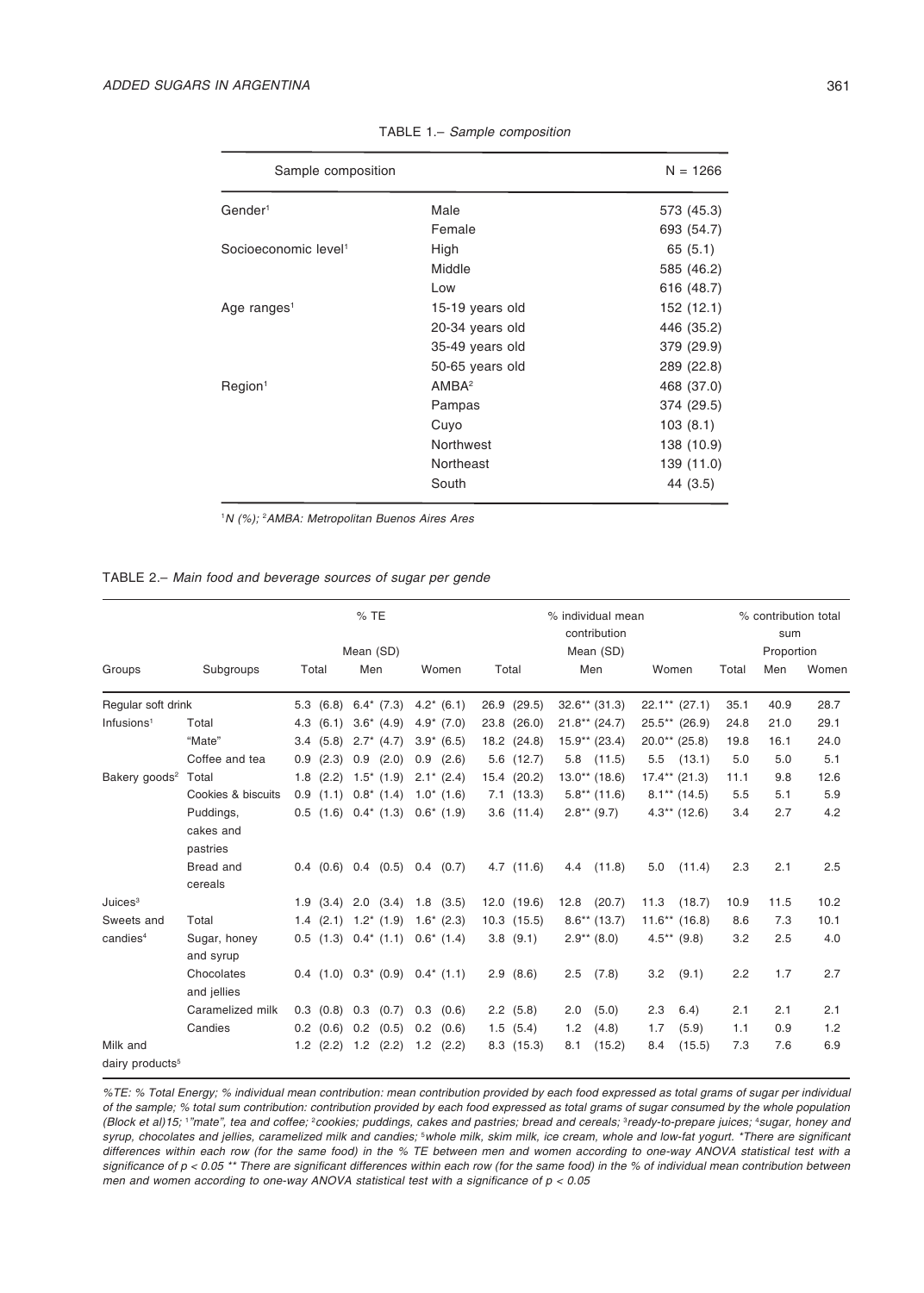within baked goods  $(5.3 \pm 9.9)$  g for men and  $4.6 \pm 7.4$  g for women), so they are analyzed separately.

In the fourth place of foods and beverages that provide added sugars to diet are instant powdered sugary juices. In this category, as with the soft drinks, men show a significantly higher consumption than women:  $12.1 \pm$ 20.4 g vs  $7.9 \pm 14.0$  g.

The fifth place in this ranking is occupied by sweets and candies, showing no significant differences in consumption by gender:  $7.6 \pm 11.9$  g for men and  $7.8 \pm 12.9$ g for women.

Finally, the sixth group as source of added sugars is constituted by dairy products, where there is again a significantly higher consumption in men, with  $7.9 \pm 15.8$ g vs.  $5.4 \pm 9.9$  g in women.

Table 3 shows the consumption of added sugars (mean g/day) coming from the different groups of foods and beverages, in relation to age, country region and SEL.

Within the "infusions with added sugar" group, the main contribution of added sugars comes from "mate", so it is analyzed separately. The sugar added to "mate" constitutes a mean consumption of  $17.8 \pm 32.6$  g for the whole country, varying from  $50.2 \pm 92.0$  g in the Patagonian

region to  $9.2 \pm 16.6$  g in the Northeast region (p < 0.01); the latter showing significant differences with all the other regions of the country.

There are also significant differences in "mate" consumption in relation to the socioeconomic level (SEL): at a higher SEL, less "mate" is consumed, and in turn, less sugar is added to it.

Although there are no significant differences in "mate" consumption by gender, there are indeed significant differences by age group, since adolescents (15 to 19 years old) drink less sugary "mate" than older individuals.

Figure 1 shows the mean consumption of "mate" with or without added sugar (bitter or with non-caloric sweeteners) by country region. In all country regions, more "mate" with sugar than bitter "mate" is consumed, being Patagonia where more "mate" is consumed in the whole country and, proportionally, where the sweetest "mate" is consumed (88% of sugar-sweetened "mate").

Within bakery goods, cookies, biscuits and crakers contribute as a source of added sugars with a mean consumption of  $4.9 \pm 8.6$  g for the whole country, with the AMBA (Buenos Aires) region having the highest consumption of them, with  $5.9 \pm 8.6$  g, in contrast with  $2.9 \pm 5.0$  g in the "Cuyo" (western) region.

TABLE 3.– Consumption of foods that are source of sugars by age, country region and socioeconomic level

| Food $(q/d)$              |                         |                        | Age (years)                | Region                  |         |              |              |                  |               |                           |                       | <b>SEL</b> |              |              |              |         |
|---------------------------|-------------------------|------------------------|----------------------------|-------------------------|---------|--------------|--------------|------------------|---------------|---------------------------|-----------------------|------------|--------------|--------------|--------------|---------|
| mean (SD)                 |                         |                        | 15 to 19 20 to 34 35 to 49 | 50 to 65                | p       | AMBA         | Pampas       | Cuyo             |               | Northwest Northeast South |                       | p          | High         | Medium       | Low          | p       |
| Regular                   | 40.9                    | 36.7                   | 30.6                       | 19.9                    | < 0.001 | 30.3         | 30.5         | 20.4             | 53.9          | 24.3                      | 31.5                  | < 0.001    | 34.4         | 29.8         | 32.9         | 0.4     |
| soft drink                | $(47.5)^{a}$            | $(48.2)^{b}$           | $(43.4)$ <sup>c</sup>      | $(35.7)$ <sup>abc</sup> |         | $(42.1)^a$   | $(43.3)^{b}$ | $(30.5)^{\circ}$ | $(60.6)$ abcd | $(36.3)$ <sup>d</sup>     | (52.2)                |            | (50.0)       | (43.4)       | (45.2)       |         |
| Infusions <sup>1</sup>    | 17.3                    | 22.6                   | 25.5                       | 20.3                    | 0.05    | 24.1         | 18.8         | 23.5             | 25.3          | 11.5                      | 55.1                  | < 0.001    | 11.2         | 19.7         | 25.9         | < 0.001 |
|                           | $(25.3)^{a}$            | (30.1)                 | $(41.8)^a$                 | (29.6)                  |         | $(33.9)^{a}$ | $(24.1)^{b}$ | $(25.4)^c$       | $(30.3)^d$    | (17.6 <sup>abcde</sup>    | $(92.0)$ <sup>e</sup> |            | $(17.3)^{a}$ | $(28.3)^{a}$ | $(38.6)^{a}$ |         |
| "Mate" with               | 10.2                    | 18.3                   | 21.3                       | 16.6                    | 0.005   | 21.0         | 14.9         | 14.0             | 16.1          | 9.2                       | 50.2                  | < 0.001    | 7.0          | 15.2         | 21.4         | < 0.001 |
| sugar                     | $(22.7)^{ab}$           | $(29.5)^a$             | $(40.5)^{b}$               | (29.3)                  |         | $(34.0)^a$   | $(22.8)^a$   | (22.6)           | (26.1)        | $(16.6)^a$                | (92.0)                |            | $(15.5)^{a}$ | $(26.5)^{a}$ | $(38.3)^a$   |         |
| Bakery goods <sup>2</sup> | 14.3                    | 10.8                   | 8.8                        | 8.0                     | < 0.001 | 11.0         | 10.0         | 7.5              | 8.9           | 8.6                       | 12.6                  | 0.07       | 13.2         | 10.45        | 9.2          | 0.03    |
|                           | $(19.6)^{ab}$           | $(13.5)^c$             | $(11.0)^{b}$               | $(11.4)$ <sup>ac</sup>  |         | (14.2)       | (12.5)       | (10.1)           | (13.3)        | (11.9)                    | (20.7)                |            | (15.7)       | (13.9)       | (12.5)       |         |
| Cookies                   | 8.4                     | 5.5                    | 4.3                        | 3.2                     | < 0.001 | 5.9          | 4.9          | 2.9              | 3.3           | 5.0                       | 4.8                   | 0.005      | 6.3          | 5.3          | 4.45         | 0.12    |
|                           | $(12.6)$ <sup>abc</sup> | $(8.6)$ <sup>ad</sup>  | $(7.6)^{b}$                | $(6.5)$ <sup>cd</sup>   |         | $(8.6)^{a}$  | $(8.9)^{b}$  | $(5.0)^{ab}$     | $(8.2)^a$     | (8.9)                     | (11.4)                |            | (8.9)        | (8.9)        | (8.3)        |         |
| Juice <sub>3</sub>        | 13.2                    | 10.9                   | 8.8                        | 7.6                     | 0.003   | 8.3          | 9.7          | 11.0             | 7.7           | 14.6                      | 14.1                  | 0.001      | 9.1          | 9.71         | 9.9          | 0.94    |
|                           | $(15.6)^{ab}$           | (17.6)                 | $(18.4)^a$                 | $(15,)^{b}$             |         | $(16.1)^a$   | (15.7)       | (16.0)           | $(15.9)^{b}$  | $(23.3)^{ab}$             | (24.1)                |            | (17.5)       | (18.1)       | (16.6)       |         |
| Sweets and                | 10.0                    | 7.5                    | 7.6                        | 7.0                     | 0.11    | 7.8          | 8.1          | 6.0              | 8.1           | 7.1                       | 8.7                   | 0.69       | 6.4          | 8.0          | 7.6          | 0.17    |
| candies <sup>4</sup>      | (14.3)                  | (11.0)                 | (12.7)                     | (13.0)                  |         | (12.4)       | (13.4)       | (9.1)            | (13.8)        | (10.7)                    | (11.4)                |            | (10.2)       | (11.7)       | (13.4)       |         |
| Milk and dairv            | 12.5                    | 7.5                    | 5.1                        | 4,0                     | < 0.001 | 6.3          | 6.5          | 7.1              | 6.2           | 6.9                       | 7.6                   | 0.97       | 5.7          | 7.5          | 5.7          | 0.05    |
| products <sup>5</sup>     | $(19.5)^{ab}$           | $(13.8)$ <sup>ac</sup> | $(10.8)^a$                 | $(8.0)^{bc}$            |         | (12.2)       | (14.1)       | (13.2)           | (13.9)        | (10.3)                    | (15.7)                |            | (10.1)       | (14.0)       | (12.1)       |         |

SEL: Socioeconomic level; g/d: grams per day; SD: standard deviation; AMBA (Metropolitan Area of Buenos Aires) Region: Buenos Aires city and urban area; Pampas Region: Buenos Aires, Córdoba, La Pampa and Santa Fe Provinces; "Cuyo" Region: San Luis, San Juan and Mendoza Provinces; Northeast Region: Misiones, Formosa, Chaco, Entre Ríos and Corrientes Provinces; Northwest Region: Jujuy, Catamarca, Tucumán, La Rioja, Salta and Santiago del Estero Provinces; Patagonia Region: Río Negro, Neuquén, Chubut, Santa Cruz and Tierra del Fuego Provinces; 1"mate", tea and coffee; <sup>2</sup>cookies, puddings, cakes and pastries, bread and cereals; <sup>3</sup>ready-to-prepare juices; <sup>4</sup>sugar, honey and syrup, chocolates and jellies, caramelized milk, candies; <sup>s</sup>whole milk, skim milk, ice cream, whole and low-fat yogurt; abcd Within a row, in the same food, for a different age group, region and SEL followed by lower case letters, there is a significant difference between values with the same letter according to one-way ANOVA statistical test with a significance of  $p < 0.05$  and Games-Howell post hoc test for unequal variances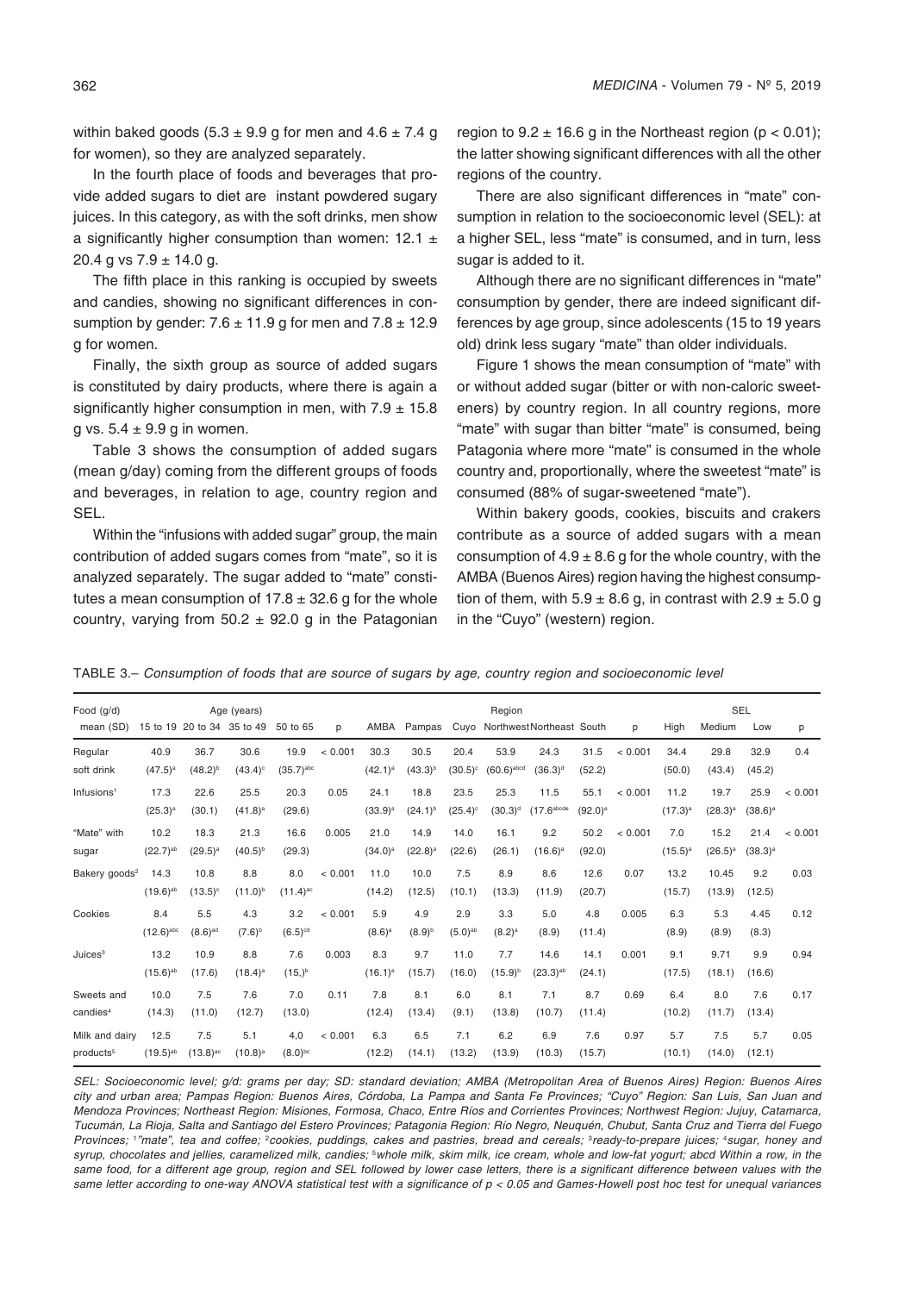

Fig. 1.– Mean consumption of "mate" per region (ml/day)

No significant differences in the consumption of cookies, biscuits or crackers by SEL are found, but there are indeed significant differences by age group, with the segment from 15 to 19 years old having the highest consumption. An inversely proportional relationship with age, as with soft drinks, is also found.

# **Discussion**

The high consumption of added sugars in the diet is a public health issue of great concern, due to its negative effect on health<sup>5</sup>. However, there are scarce publications worldwide that effectively show which foods they mostly come from.

Although the main sources of added sugars throughout the country are soft drinks, sweet infusions and bakery goods, it is interesting to mention that the amount of sugar consumed in these foods and beverages varies considerably in relation to age, country region and socioeconomic level (SEL).

In general, the highest consumption of added sugars throughout the country is seen in adolescents, with a great consumption of soft drinks (mean of 40.9 g/day). The Patagonia region shows the highest consumption of added sugars, mainly from its addition to "mate" (mean of 50.2 g/day). Lowest-SEL people consume more added sugars, from infusions in general and, particularly, from "mate" (means of 25.9 and 21.4 g/day, respectively).

If we observe consumption in relation to age in Argentina, the consumption of soft drinks, sugary juices, baked goods and dairy products shows a similar behavior, which is inversely proportional to age. In contrast, sugary infusions tend to show a pattern directly proportional to age.

However, while for baked goods (sweet cookies, puddings, pastries, etc.) there is a statistically significant decrease for each one of the age groups' cut-offs, sugar consumption in beverages (soft drinks, infusions and juices) only shows a drop in the older adults' group. This is coincident with the results of a recently published metaanalysis of 24 longitudinal studies that examined the drop in consumption of added sugars in relation to age between 13 and 30 years old $16$ .

The fact that added sugars present in baked goods and dairy products show the same pattern of decrease in consumption with age makes sense considering that many times these foods and beverages share the consumption occasion (breakfast and afternoon tea).

In Argentina, adolescents from 15 to 19 years old consume added sugars in a wide variety of foods and beverages, leading all food groups, except for sugary infusions. These are the categories of foods and beverages in decreasing order of consumption: soft drinks, cookies and crackers, instant powdered sugary juices, dairy products and, finally, sweets and candies.

The fact that in Argentine adolescents the main contributors of added sugars are the soft drinks is in accordance with what was published in several countries such as Canadá<sup>17</sup>, USA<sup>18</sup> and Spain<sup>19</sup>. In the latter, sugary soft drinks represent 30.2% of added sugars, which decreases to 26.0% in adults and to  $9.5%$  in older adults<sup>20</sup>. In turn, Australian adolescents show an added sugar intake from sugary soft drinks of 19.8%<sup>21</sup>.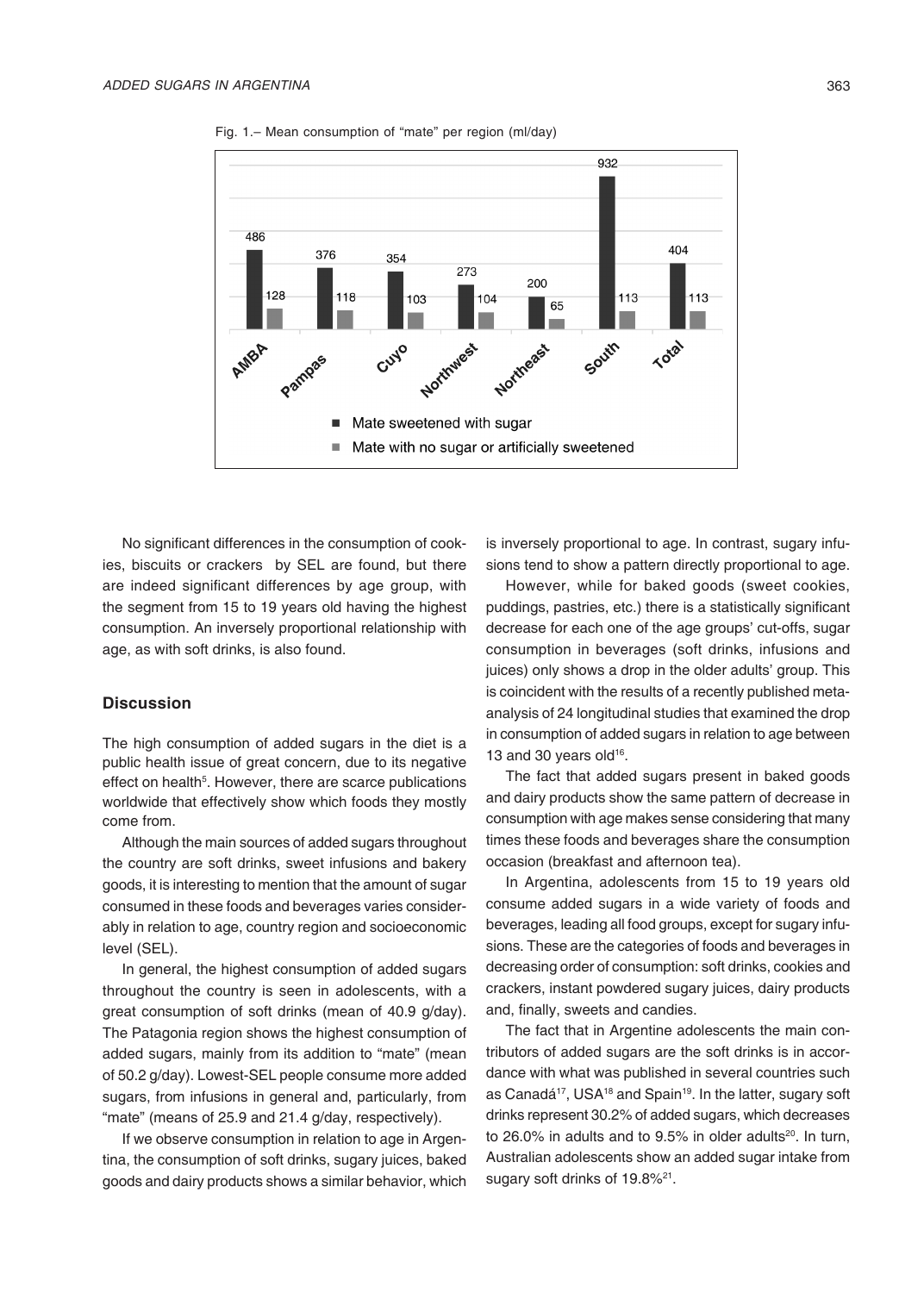There are very few reports connecting consumption and SEL. In the HELENA study, which evaluated the dietary sources of sugars in European adolescents, the parents' educational level was taken as a socioeconomic indicator, finding that the parents' low educational level was positively associated with a higher free sugar intake in their children<sup>22</sup>.

In Argentina, lower-SEL individuals consume more sugar in the infusions, mainly at the expense of "mate", which is the only source of added sugars that showed significant differences according to SEL.

"Mate" is an infusion made with the leaves of the "yerba mate" (Ilex paraguariensis), an arboreal species typical of Argentina, Uruguay, Paraguay and south of Brazil, which is part of the cultural heritage of those countries. Due to the tannin of the "yerba mate" leaves, the infusion presents a bitter taste, so that many people prefer to sweeten the "mate" with sugar or honey.

In Argentina, a mean of 517 ml of "mate" is consumed daily per person, from which 113 ml are "mate" without sugar (bitter or with non-caloric sweeteners). Thus, 78% of "mate" is consumed in the country with added sugar.

The results showing that lower-SEL people consume more "mate" with sugar could be explained by the fact that, traditionally, sugar is considered an accessible source of energy, much more affordable than other sources such as fruits and vegetables. Considering that Patagonia is the coldest region of the country, the access to fruits and vegetables –mostly during the wintertime– is often restricted or very expensive.

It is important to remark that if we consider the WHO recommendation not to exceed 50 g of added sugars daily (10% of a standard intake of 2000 calories)<sup>5</sup>, the Patagonian region is exceeding such recommendation only by the consumption of sweet "mate" (mean of 50.2 g/day).

When analyzing consumption in relation to the country region, important regional differences are observed, particularly with sugar consumption in beverages, where the two regions that lead consumption are Patagonia and the Northwest region.

In Patagonia, 100.7 g/day are consumed only as beverages (soft drinks, infusions and juices), so that considering a basic diet of 2000 calories, the Patagonian population would be consuming twice the WHO recommendation, only in beverages<sup>5</sup>. As it was previously mentioned, half of this contribution is provided by the sugary "mate".

In the Northwest region, 86.9 g/day of added sugars are consumed as beverages, which represents 74% more than the WHO recommendation. In this case, soft drinks are predominating over sweet "mate".

The two regions' (Patagonia and Northwest) beverage consumption is almost twice that of the least consuming region ("Cuyo", with 54.9 g/day). However, it is important to point out that even being the least consuming region in the country, "Cuyo" also exceeds the WHO recommendations by 4.9%, only from the beverage intake.

The results show that, in Argentina, the main added sugar sources are beverages, in the first place, and foods, in the second place; these sugars are energetically dense, poor in nutrients, and considered as "discretional".

One way to decrease added sugar consumption is to reformulate these foods and beverages and to stimulate the population to choose options with lower sugar content<sup>23</sup>, as well as to opt for less sweetened foods. Studies as the present one contribute by reporting the groups of foods that should be the initial focus of these reformulations, and orienting the nutritional education in relation to the population habits so that a decrease in sugar consumption is effectively reflected in health indicators.

One of the limitations that the analysis of sugar sources presents in Argentina is that the declaration of their content in foods and beverages is not mandatory in the country. To avoid this issue, the different industries of foods and beverages were contacted to obtain the information on sugar content of the industrialized foods.

On the other hand, the sugar content of the homemade foods was estimated, as it is done in international studies of this type, applying a methodology for food standardization. For Argentina, more than 195 recipes were prepared, and more than 638 foods were standardized.

Another limitation of this study lies in the difficulties found to include high-SEL individuals. Although weighing factors have been used to correct it, it would be desirable to confirm the findings obtained by increasing the sample.

Even though there is no perfect method to evaluate the information on dietary intake, 24-hour dietary recalls have less chances of altering the feeding behavior than food records, being, in this way, the elected method to quantify real intakes in extensive population studies $24,25$ .

A strength of this study is the use of two 24-hour dietary recalls, which constitutes a precise methodology to collect the information on the main sugar sources added to foods and beverages on a representative sample at a country level.

Acknowledgements: The following persons are members of the Argentine Study of Nutrition and Health (EANS) Group: Principal Researcher: Irina Kovalskys; Assistant Researchers: Viviana Guajardo and Andrea Favieri; Field Leadership: María Paz Amigo and Ximena Janezic; Field Nutritionists: Sol McMullen, Cecilia Casanova, Mariana Pelipenko and Tamara Ramírez.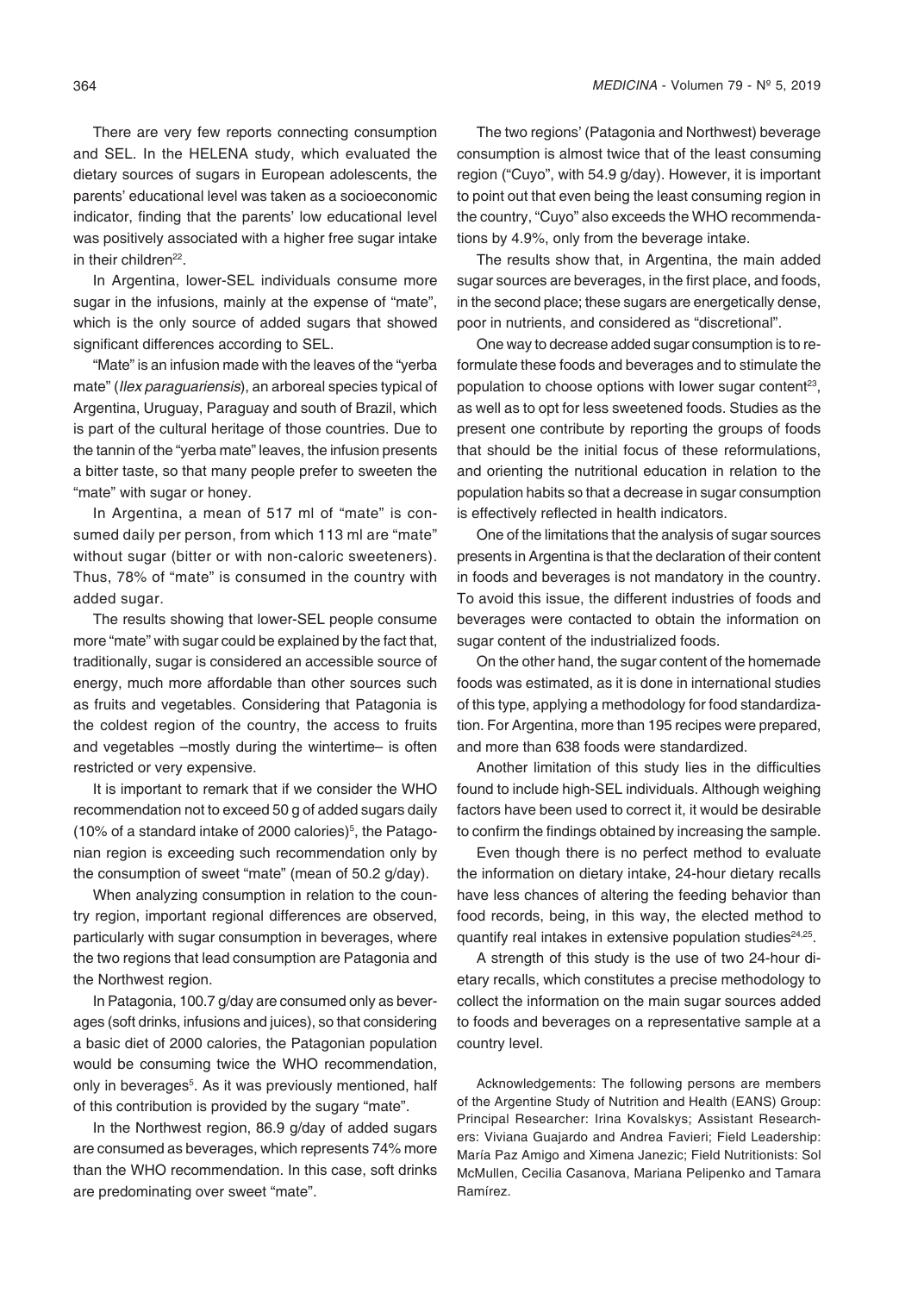The members of the EANS Group thank all the team of the Latin American Study of Nutrition and Health (ELANS). Composition of the team in Latin America: Coordinators: Mauro Fisberg and Irina Kovalskys; Co-coordinator: Georgina Gómez Salas; Research Members: Attilio Rigotti, Lilia Yadira Cortés Sanabria, Martha Cecilia Yépez García, Rossina Gabriella Pareja Torres and Marianella Herrera-Cuenca; External Advisors: Berthold Koletzko, Luis A. Moreno, Michael Pratt, Katherine L. Tucker and Regina Mara Fisberg; Project Coordinators: Viviana Guajardo and Ioná Zalcman Zimberg.

A special thanks to the members of the International Institute of Life Sciences (ILSI) and to Clara Rubinstein (President), together with Fernando Cardini and all the members of the Board of Directors. The EANS team thanks the valuable contribution of Myriam Etcheverry, Martin Langsman and Jorge Debanne from ISALUD University who contributed with professionals of the Nutrition Career and the Master's Degree in Food Technology, invaluably supervising the field work and the data loading. Finally, thanks to Dr. Manuel Marti, thesis Director, since these data are presented in the framework of a Doctoral thesis of the University of Medicine of the Argentine Catholic University.

**Conflict of interests:** ELANS in Argentina received a partial support from a scientific fellowship from Coca Cola Company and from the International Institute of Life Sciences of Argentina and the ISALUD University. The sponsors did not have any role in the design of the study; the collection, analysis or interpretation of data; the writing of the manuscript, or in the decision of publishing the results.

Brian Cavagnari and Mauro Fisberg have received fees and payments for consultancies of biotechnological, pharmaceutical, and food and beverage companies. They have also received fees, consultancy payments and research study financing without any restriction from governmental sources and non-profit organizations. None of the mentioned organizations had or has any role in the design or preparation of the present manuscript.

The rest of the authors have no conflict of interests to declare.

# **References**

- 1. Johnson RK, Appel LJ, Brands M, et al. Dietary sugars intake and cardiovascular health: A scientific statement from the American Heart Association. *Circulation* 2009; 120: 1011-20.
- 2. Elia M, Cummings JH. Physiological aspects of energy metabolism and gastrointestinal effects of carbohydrates. Eur J Clin Nutr 2007; 61 Suppl 1: S40-74.
- 3. World Health Organization. Diet, nutrition and the prevention of chronic diseases. Report of the joint WHO/FAO expert consultation. WHO Technical Report Series 916. Geneva: World Health Organization, 2003; isbn 92 4 120916 x.
- 4. Sheiham A, James WP. A new understanding of the relationship between sugars, dental caries and fluoride use:

Implications for limits on sugars consumption. Public Health Nutr 2014; 17: 2176-84.

- 5. Guideline: Sugars intake for adults and children. En: 8. WHOI, ed. En: Guideline: Sugars intake for adults and children. Geneva, Switzerland, 2015, p 49.
- 6. Fisberg M, Kovalskys I, Gomez G, et al. Total and added sugar intake: Assessment in eight Latin American countries. *Nutrients* 2018;10 (4). pii: E389. doi: 10.3390/ nu10040389.
- 7. Kovalskys I, Cavagnari BM, Favieri A, et al. Total and free sugars consumption in Argentina: Their contribution to daily energy intake. Results from Latin American Study of Nutrition and Health (ELANS). *Nutr Diet* 2019 Apr 4. doi: 10.1111/1747-0080.12535. [Epub ahead of print]
- 8. Fisberg M, Kovalskys I, Gomez G, et al. Latin American study of nutrition and health (ELANS): Rationale and study design. BMC Public Health 2016; 16:93. doi: 10.1186/ s12889-016-2765-y.
- 9. Instituto Nacional de Estadística y Censos (INDEC). Censo nacional de población, hogares y viviendas 2010. Censo del bicentenario. Resultados definitivos. Serie b n° 2. Tomo 1, 1a ed.; Instituto Nacional de Estadística y Censos (INDEC): Buenos Aires, Argentina, 2012; isbn 978- 950-896-421-2.
- 10. Instituto Nacional de Estadística y Censos (INDEC). Encuesta permanente de hogares (EPH). En: https://www. indec. gob.ar/bases-de-datos.asp; consultado marzo 2018.
- 11. Comisión de Enlace Institucional AAM-SAIMO-CEIM. Nivel socioeconómico. Antecedentes, marco conceptual, enfoque metodológico y fortalezas. 2006; En: http://www. saimo. org.ar/archivos/observatorio-social/NSE2006- 23nov2006- Informe-final.pdf; consultado junio 2019.
- 12. Moshfegh AJ, Rhodes DG, Baer DJ, et al. The US Department of Agriculture automated multiple-pass method reduces bias in the collection of energy intakes. Am J *Clin Nutr* 2008; 88: 324-32.
- 13. Guía visual de porciones y pesos de alimentos. Buenos Aires, Argentina: ILSI Argentina; 2018.
- 14. Kovalskys I, Fisberg M, Gomez G, et al. Standardization of the food composition database used in the Latin American Nutrition and Health Study (ELANS). *Nutrients* 2015; 7: 7914-24.
- 15. Block G, Dresser CM, Hartman AM, Carroll MD. Nutrient sources in the American diet: Quantitative data from the NHANES II survey. I. Vitamins and minerals. Am J Epidemiol 1985; 122: 13-26.
- 16. Winpenny EM, Penney TL, Corder K, White M, van Sluijs EMF. Changes in consumption of added sugars from age 13 to 30 years: A systematic review and meta-analysis of longitudinal studies. Obes Rev 2017; 18: 1336-49.
- 17. Brisbois TD, Marsden SL, Anderson GH, Sievenpiper JL. Estimated intakes and sources of total and added sugars in the Canadian diet. *Nutrients* 2014; 6: 1899-912.
- 18. Rosinger A, Herrick K, Gahche J, Park S. Sugar-sweetened beverage consumption among U.S. adults, 2011-2014. NCHS Data Brief 2017: 1-8.
- 19. Ruiz E, Varela-Moreiras G. Adecuación de la ingesta de azúcares totales y añadidos en la dieta española a las